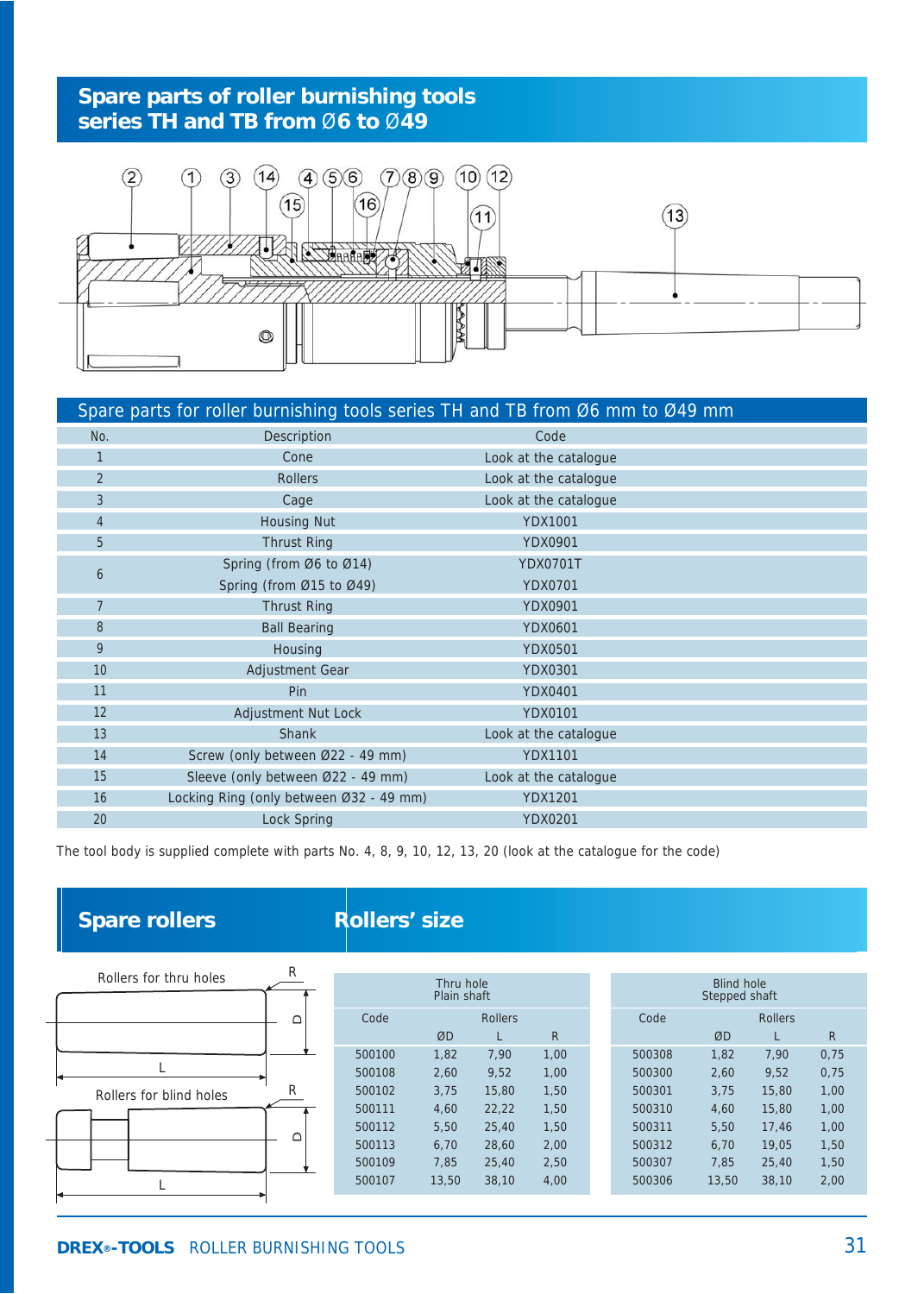

|                |                     | Spare parts for roller burnishing tools series TH and TB from Ø50 mm to Ø80 mm |  |
|----------------|---------------------|--------------------------------------------------------------------------------|--|
| No.            | Description         | Code                                                                           |  |
|                | Cone                | Look at the catalogue                                                          |  |
| 2              | <b>Rollers</b>      | Look at the catalogue                                                          |  |
| $\mathbf{3}$   | Cage                | Look at the catalogue                                                          |  |
| $\overline{4}$ | <b>Housing Nut</b>  | <b>YDX1002</b>                                                                 |  |
| 5              | <b>Thrust Ring</b>  | <b>YDX0902</b>                                                                 |  |
| 6              | Spring              | <b>YDX0702</b>                                                                 |  |
| $\overline{7}$ | <b>Thrust Ring</b>  | <b>YDX0902</b>                                                                 |  |
| 8              | <b>Ball Bearing</b> | YDX0602                                                                        |  |
| 9              | Housing             | <b>YDX0502</b>                                                                 |  |
| 10             | Adjustment Gear     | <b>YDX0302</b>                                                                 |  |
| 11             | Pin                 | <b>YDX0402</b>                                                                 |  |
| 12             | Adjustment Nut Lock | YDX0102                                                                        |  |
| 13             | Shank               | Look at the catalogue                                                          |  |
| 14             | <b>Screw</b>        | <b>YDX1102</b>                                                                 |  |
| 15             | Sleeve              | Look at the catalogue                                                          |  |
| 16             | Locking Ring        | <b>YDX1202</b>                                                                 |  |
| 17             | <b>Conical Ring</b> | <b>YDX1401</b>                                                                 |  |
| 18             | <b>Screw</b>        | <b>YDX1501</b>                                                                 |  |
| 19             | Wedge               | <b>YDX1301</b>                                                                 |  |
| 20             | Lock Spring         | <b>YDX0202</b>                                                                 |  |

The tool body is supplied complete with parts No. 4, 8, 9, 10, 12, 13, 20 (look at the catalogue for the code)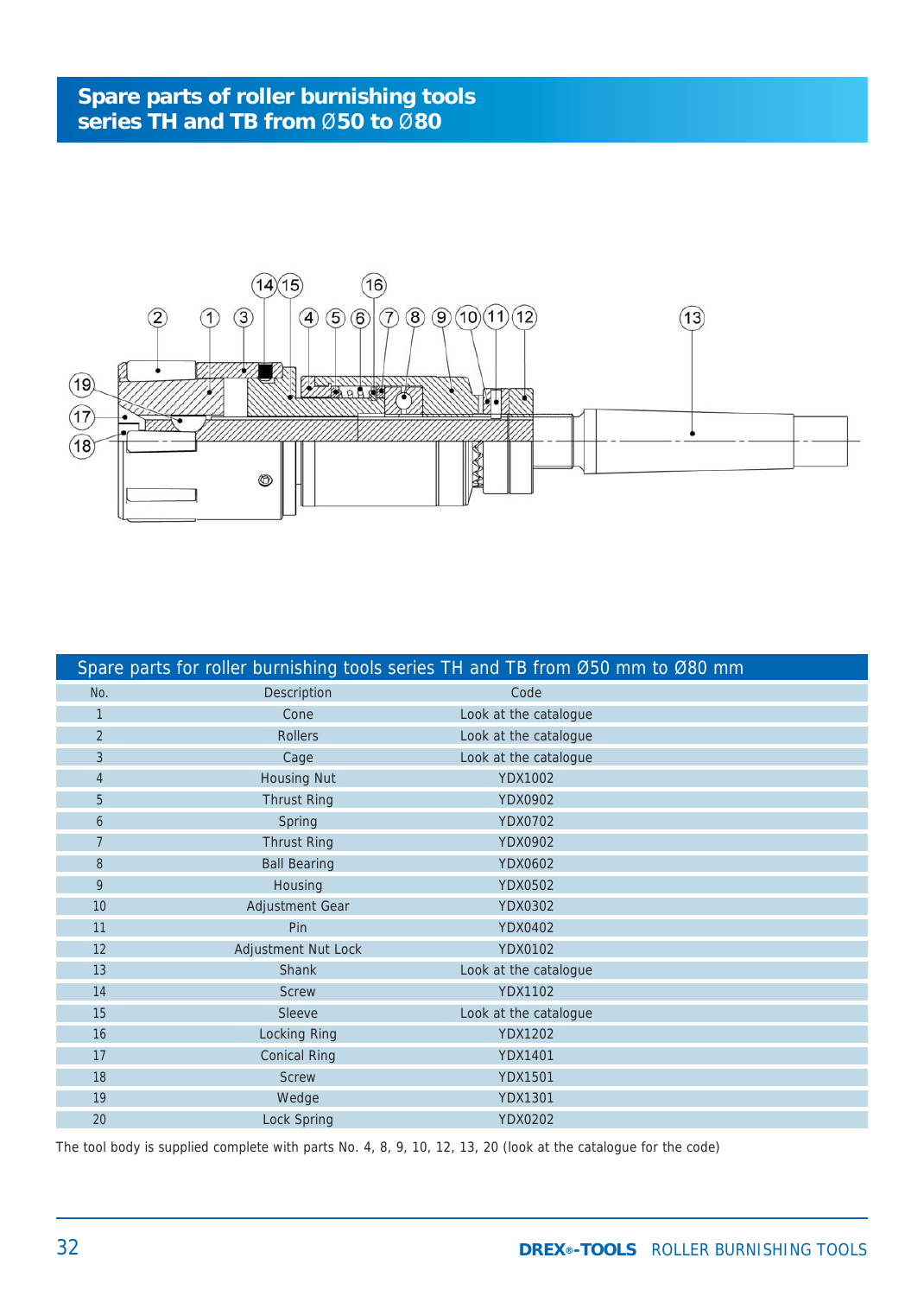

|                 |                     | Spare parts for roller burnishing tools series TH and TB from Ø81 mm to Ø160 mm |  |
|-----------------|---------------------|---------------------------------------------------------------------------------|--|
| No.             | Description         | Code                                                                            |  |
| 1               | Cone                | Look at the catalogue                                                           |  |
| 2               | <b>Rollers</b>      | Look at the catalogue                                                           |  |
| $\mathbf{3}$    | Cage                | Look at the catalogue                                                           |  |
| $\overline{4}$  | <b>Housing Nut</b>  | <b>YDX1003</b>                                                                  |  |
| 5               | <b>Thrust Ring</b>  | YDX0903                                                                         |  |
| 6               | Spring              | <b>YDX0703</b>                                                                  |  |
| $7\overline{ }$ | <b>Thrust Ring</b>  | <b>YDX0903</b>                                                                  |  |
| 8               | <b>Ball Bearing</b> | YDX0603                                                                         |  |
| 9               | Housing             | <b>YDX0503</b>                                                                  |  |
| 10              | Adjustment Gear     | YDX0303                                                                         |  |
| 11              | Pin                 | <b>YDX0403</b>                                                                  |  |
| 12              | Adjustment Nut Lock | <b>YDX0103</b>                                                                  |  |
| 13              | Shank               | Look at the catalogue                                                           |  |
| 14              | <b>Screw</b>        | <b>YDX1103</b>                                                                  |  |
| 15              | Sleeve              | Look at the catalogue                                                           |  |
| 16              | Locking Ring        | <b>YDX1203</b>                                                                  |  |
| 17              | <b>Conical Ring</b> | <b>YDX1402</b>                                                                  |  |
| 18              | <b>Screw</b>        | <b>YDX1502</b>                                                                  |  |
| 19              | Wedge               | <b>YDX1302</b>                                                                  |  |
| 20              | Lock Spring         | YDX0203                                                                         |  |

The tool body is supplied complete with parts No. 4, 8, 9, 10, 12, 13, 20 (look at the catalogue for the code)